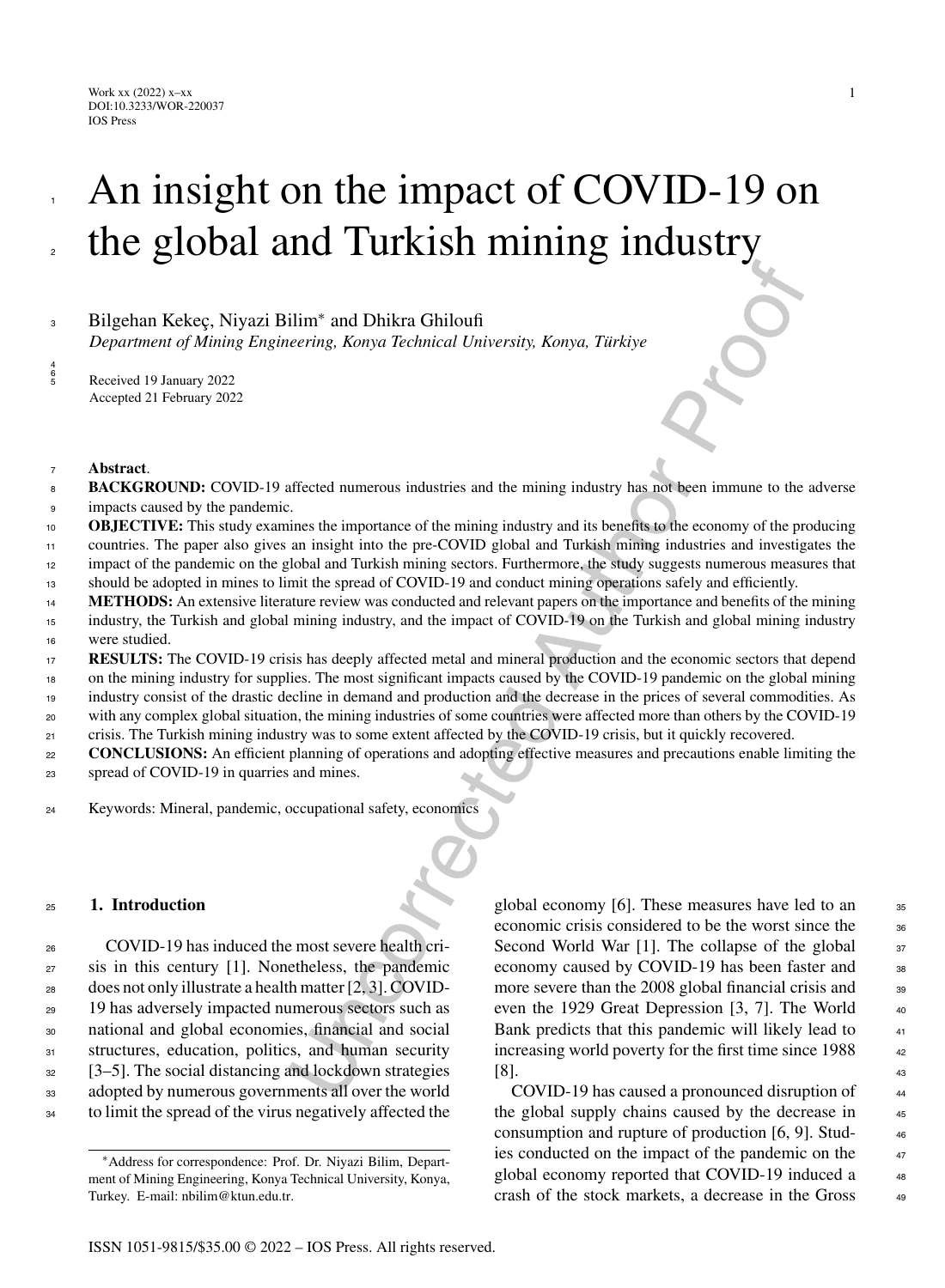Domestic Product (GPD), the suspension of credit markets, increased bankruptcies, an amplification of unemployment rates [3] and massive capital outflows from emerging markets [9].

 Even though most governments allowed mining companies to remain active during the COVID-19 outbreak with limited restrictions [10], the mining industry has not been immune to the adverse impacts caused by the pandemic [9, 11]. The COVID-19 cri- sis has deeply affected metal and mineral production and the economic sectors that depend on the min-<sup>61</sup> ing industry for supplies [10]. Experts studying the aftermath of the crisis predict that the mining sector will experience short, medium, and long-term con-<sup>64</sup> sequences [12] especially in resource-rich countries where the mining industry plays a crucial role in poverty reduction, inclusive growth, and social devel-opment [9].

 This paper highlights the importance of the mining industry and its benefits to the economy of the pro- ducing countries, gives an insight on the global and Turkish mining industries pre-COVID, and investi- gates the impact of the pandemic on the global and Turkish mining sectors. Furthermore, the study sug- gests numerous measures that should be adopted in quarries and mines to limit the spread of COVID-19 and conduct mining operations efficiently and safely.

# <sup>77</sup> **2. Importance of the mining industry and its** <sup>78</sup> **benefits to the economy**

<sup>79</sup> Throughout the course of history, mining made <sup>80</sup> tremendous contributions to the social and economic 81 prosperity of numerous civilizations. In fact, several <sup>82</sup> cultural eras were named after various minerals or 83 by their derivatives: the Stone Age (prior to 4000 84 B.C.E.), the Bronze Age (4000 to 5000 B.C.E.), the  $\epsilon$ <sub>85</sub> Iron Age (1500 B.C.E. to 1780 C.E.), the Steel Age <sup>86</sup> (1780 to 1945) and the Nuclear Age (1945 to the <sup>87</sup> present) [13, 14].

 Today, we still depend on mining activities in the same way our prehistoric ancestors did [15] as raw materials are the indispensable foundation of every aspect of our modern life and will remain 92 so in the future [16]. Mining products are exten- sively used in construction and civil engineering projects, electricity generation, vehicle manufacture and fuel, machinery, technological products such as cell phones, computers, satellites, and other electron- ics, medicines, beauty products, dentistry, fertilizers and food production, energy production and transmission and renewable energy technology [17–19].

The mining sector operates on every continent 99 except Antarctica  $[20]$ . The increasingly growing  $100$ population, urbanization, and income growth are the <sup>101</sup> main factors behind the need for more mined products as more buildings, cars, and consumer products 103 are constantly needed [19]. Therefore, countries' <sup>104</sup> socio-economic development depends on the exis-<br>105 tence and production of energy and natural resources 106  $[14, 21, 22].$ 

solutions [10], the mumps soco-economic development depends on the tothe development of the control in a minimal solution of energy and natural grantine to the development of the control in a control in a control in the c The mining sector is pivotal to the world's economy [23]. Together with providing the necessary raw  $108$ materials for numerous industries, it creates thousands of jobs, generates dividends and tax revenues, 111 and directly contributes to the economic prosperity of the producing countries  $[16–18]$ . Furthermore,  $113$ the mining industry produces a trained workforce  $114$ and small businesses that can serve communities, 115 yields foreign exchange, and account for a signifi-<br>116 cant portion of GDP  $[18]$ . The industry also enables  $117$ the development of regional areas, the prevention of  $118$ migration, and increasing the value-added and the 119 employment rate of the producing country  $[14, 15,$  120 21, 22, 24–26]. <sup>121</sup>

According to Dorin, Diaconescu [27], most of 122 the countries with low or middle national income  $123$ significantly benefit from the mining sector which 124 substantially contributes to the exports share and 125 accounts for up to 90% of the foreign direct invest- <sup>126</sup> ment (FDI),  $10\%$  of the national income and  $2\%$  of 127 the total employment. The International Council on 128 Mining and Metals (ICMM) states that no less than 129 70 countries are extremely dependent on the mining 130 industry and most low-income countries need it to 131 simply survive [19].

#### 2.1. An insight on the global mining industry 133 *pre-COVID-19* 134

The mining industry is essential to the operating countries and generates important profits for the 136 producing companies. According to Garside [23], 137 the total revenue of the top 40 mining companies  $138$ between 2005 and 2020 reached 656 billion USD. 139 Table 1 highlights the evolution of the global production of mineral raw materials (bauxite not included) 141 between 2000 and 2019. The global production of  $_{142}$ mineral raw materials kept increasing between 2000 143 and 2019 and went from 11,290 million t in 2000 to  $_{144}$ 17,913 million t in 2019. The most recent statistics  $145$ on the global mineral data were presented in ''World <sup>146</sup> Mining Data 2021", a report prepared by the International Organizing Committee for the World Mining 148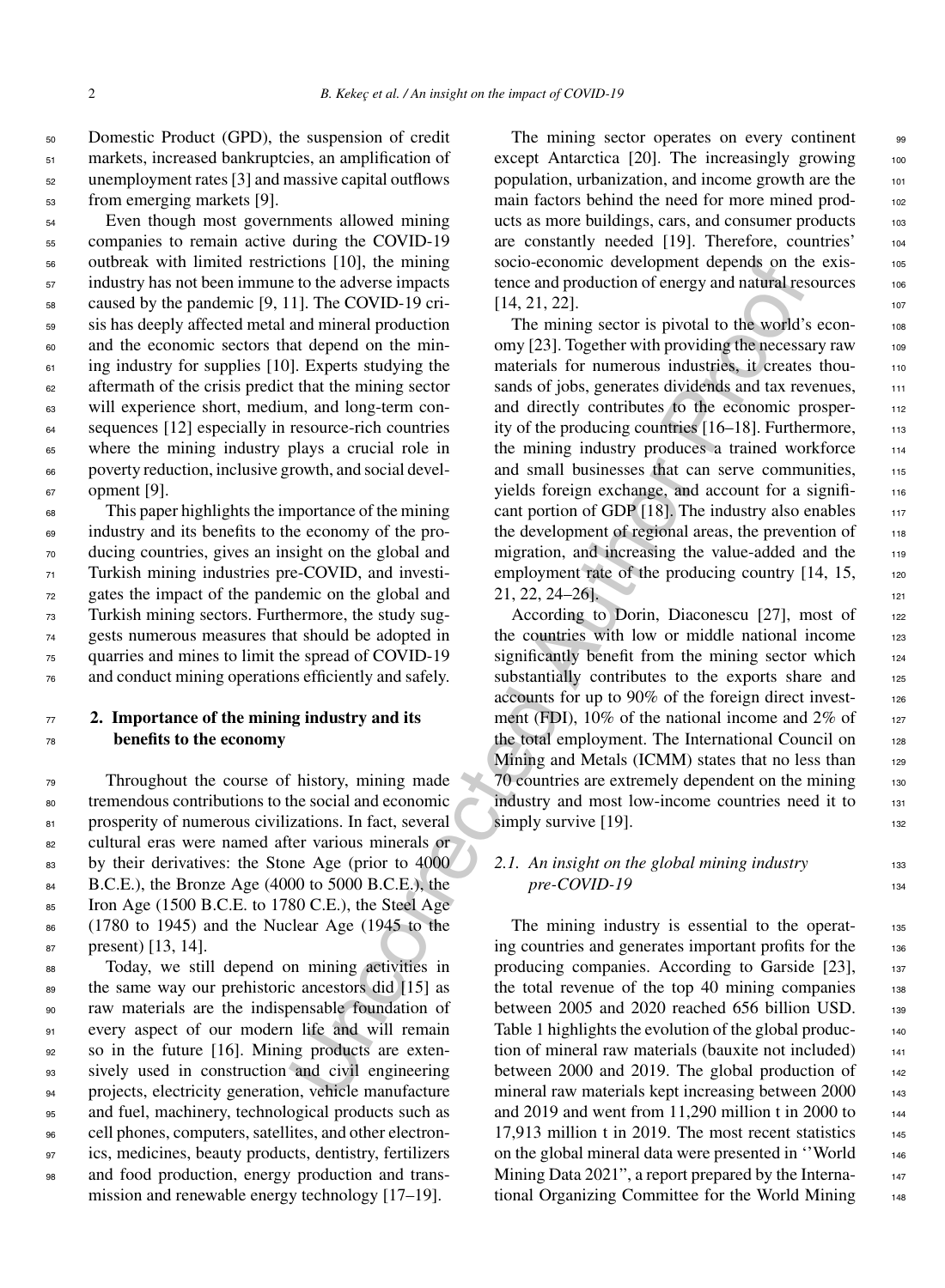Table 1 Global production of mineral raw materials (not including bauxite) between 2000 and 2019 [28]

| Year | Global mineral | Year | Global mineral |
|------|----------------|------|----------------|
|      | production     |      | production     |
|      | (Million ton)  |      | (Million ton)  |
| 2000 | 11.291         | 2010 | 15.807         |
| 2001 | 11,485         | 2011 | 16,486         |
| 2002 | 11,687         | 2012 | 16,811         |
| 2003 | 12.362         | 2013 | 16.993         |
| 2004 | 13,167         | 2014 | 17,141         |
| 2005 | 13.769         | 2015 | 17,182         |
| 2006 | 14,335         | 2016 | 16,736         |
| 2007 | 14,793         | 2017 | 17,223         |
| 2008 | 15,190         | 2018 | 17,734         |
| 2009 | 14.956         | 2019 | 17.923         |

 Congresses. This report gathers details on the global mineral production in 2019. In 2019, 1,587,909,229 t of iron and ferro-alloys, 466,008,328 t of non-ferrous metals, 31,539 t of precious metals, 797,141,169 t of industrial minerals and 15,435,799,404 t of min- eral fuels were produced worldwide. Thus, a total of 18,286,889,669 t of minerals and metals were produced worldwide [28]. China, the United States, Russia, Australia, India, Indonesia, Saudi Arabia, Canada, Brazil, and Iran were the top 10 mineral- producing countries in 2019. In fact, China, the biggest mining country in 2019, is the World's lead- ing country in the production of many commodities such as gold and rare earth [23].

## <sup>163</sup> *2.2. An insight on the Turkish mining sector* <sup>164</sup> *pre-COVID-9*

 Turkey produces and trades 60 of the 90 mineral materials produced worldwide and is marked by the absence of only 13 types of the missing 30 minerals. In terms of the world reserves, Turkey holds 2.5% of the global industrial materials reserve; 40% of the natural stone reserve, 20% of the bentonite reserve, 1% of the coal reserve, 0.4% of the metallic mineral reserve, and 72% of the global Boron reserve [14, 29, ]. In fact, Turkey holds 4 billion  $m<sup>3</sup>$  of exploitable  $m<sub>174</sub>$  marble, 2,8 billion  $m<sup>3</sup>$  of exploitable travertine, and  $11_{175}$  1 billion m<sup>3</sup> of granite reserves. A total of 650 differ- ent color and texture types of marble can be found in this country [31]. The diversity of mineral deposits in Turkey is explained by the complexity of its geo-logical context.

 The mining sector plays a strategic role in the Turkish economy and accounts for 1 to 3% of the total export value of the country. Turkey's advan-tages for companies in the mining sector are not

2613<br>
2011 16,486<br>
2012 16,811 and ferro-alloys, 373,495 t of non-ferrous<br>
2012 16,811 and ferro-alloys, 373,495 t of non-ferrous<br>
2014 17,141<br>
2014 17,141<br>
2016 17,142<br>
2016 17,142<br>
2016 17,142<br>
2016 17,242<br>
2016 17,242<br> limited to its high-quality labor pool, but also include 184 relatively low logistics and drilling costs, proximity 185 to major markets, advantageous government incen- <sup>186</sup> tives, and competitive taxes [31]. In 2019, Turkey 187 ranked 22nd among the mining countries worldwide 188 and produced a total of  $138,921,175$  t of minerals 189 and metals distributed as follows:  $10,408,20$  t of iron  $190$ and ferro-alloys, 373,495 t of non-ferrous metals, 191 281 t of precious metals,  $35,515,449$  t of industrial 192 minerals and  $93,368,200$  t of mineral fuels. In 2019,  $193$ Turkey produced 87,280,000 t of lignite, 8,828,800 194 t of iron, 2,013,000 of steam coal, 6,961,015 t of 195 salt, 1,528,700 t of chromium, 2,255,480 t of bauxite,  $39,000 \text{ kg}$  of gold and  $242,000 \text{ kg}$  of silver. 197 According to MAPEG  $[32]$ , during the same year, 198 Turkey produced 97,371,718 t of energy raw materials, 13,775,717 t of natural stones, 422,754,000 t of 200 cement, and construction raw materials,  $34,125,509$  t  $_{201}$ of metals, and 75,730,803 t of industrial raw materi- <sup>202</sup> als (Table 2). The total value of the produced minerals  $203$ and metals in Turkey in 2019 reached 25,486 million <sup>204</sup> USD distributed as follows: 15,345 million USD of 205 iron, 1,120 million USD of ferro-alloys, 1,872 mil- <sup>206</sup> lion USD of non-ferrous metals, 3,436 million USD 207 of precious metals, 3,635 million USD of industrial <sup>208</sup> minerals and 3,635 million USD of mineral fuels [28]. 209

The mineral sector in Turkey is marked by its sub-<br>210 stantial contribution to the economy of the country 211 and its high employment rate. Table 3 emphasizes the 212 evolution of the number of workers and mining companies operating in both the public and private mining <sup>214</sup> sectors in Turkey between 2015 and 2019. Table 4 215 highlights the contribution of the mining industry  $216$ to the Turkish national economy between 2015 and 217  $2018.$  218

#### **3. Impact of the COVID-19 crisis on the global mining industry** 220

Several containment and mitigation measures were 221 implemented by governments all over the globe to 222 limit the spread of COVID-19 [33]. These mea- 223 sures included social-distancing, cluster and entire 224 lockdowns, extensive travel bans, mass quarantines, 225 cancellations of major events and conferences, prohibitions of mass gatherings, and shutdowns of cities 227 and other areas [34, 35]. The adopted measures considerably affected the global economy [36]. The 229 mining industry was impacted by the COVID-19 cri-<br>230 sis as the Chinese demand for raw materials declined <sub>231</sub> especially at the beginning of the pandemic leaving 232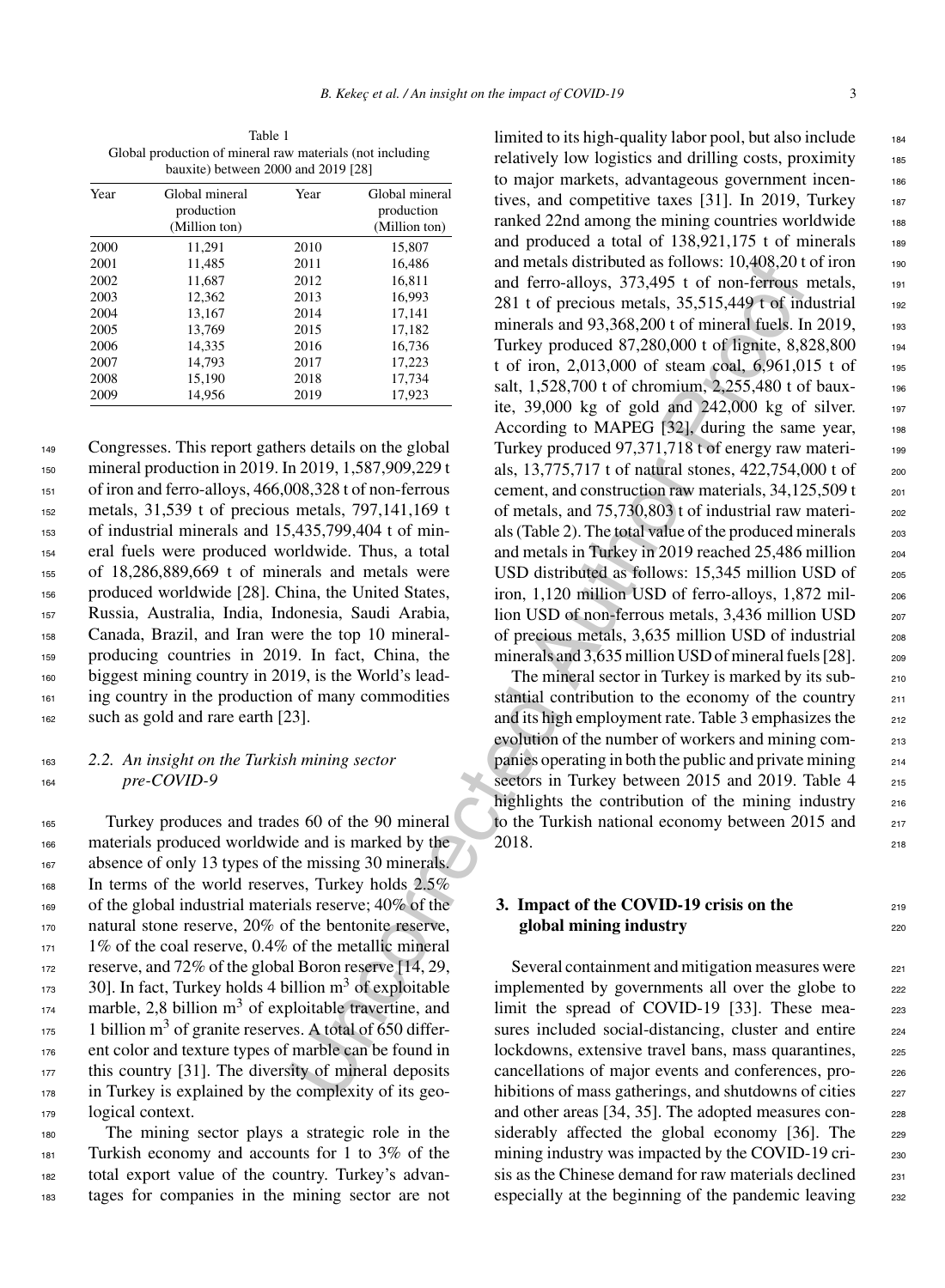| Mineral production of Turkey between 2015 and 2019 [32] |             |             |             |             |               |  |
|---------------------------------------------------------|-------------|-------------|-------------|-------------|---------------|--|
| Mineral $(t)$                                           | 2019        | 2018        | 2017        | 2016        | 2015          |  |
| <b>Energy Raw Materials</b>                             | 97.371.718  | 100,831,833 | 87,866,620  | 817,717,017 | 61.929.516    |  |
| Natural Stone                                           | 13,775,717  | 18.227.769  | 19,066,079  | 19.981.123  | 21.785.846    |  |
| Cement and Construction Raw Materials                   | 422,754,000 | 690.223.331 | 580,122,879 | 568,900,256 | 534, 221, 337 |  |
| Metals                                                  | 34,125,509  | 39.532.457  | 32,186,076  | 28.213.959  | 26,203,016    |  |
| Industrial Raw Materials                                | 75,730,803  | 95,678,447  | 84,209,221  | 74,153,681  | 88,440,061    |  |

Table 2

| anie |
|------|
|------|

| Year | Number of workers |                   |        | Number of workplaces |                   |       |
|------|-------------------|-------------------|--------|----------------------|-------------------|-------|
|      | Public<br>sector  | Private<br>sector | Total  | Public<br>sector     | Private<br>sector | Total |
| 2019 | 12352             | 110592            | 122944 | 50                   | 6142              | 6192  |
| 2018 | 12045             | 112941            | 124986 | 56                   | 6121              | 6177  |
| 2017 | 12600             | 117923            | 130523 | 53                   | 6166              | 6219  |
| 1016 | 14435             | 109579            | 122062 | 70                   | 6185              | 6255  |
| 2015 | 13672             | 109121            | 122793 |                      | 6206              | 6277  |

Table 4 Contribution of the mining industry to the national economy of Turkey between 2014 and 2018 [32]

|                                                                             | <b>Industrial Raw Materials</b>                    |                                                       | 75,730,803           | 95,678,447                                                                                     | 84,209,221                                                                                         | 74,153,681                                                                                                 | 88,440,061   |
|-----------------------------------------------------------------------------|----------------------------------------------------|-------------------------------------------------------|----------------------|------------------------------------------------------------------------------------------------|----------------------------------------------------------------------------------------------------|------------------------------------------------------------------------------------------------------------|--------------|
|                                                                             |                                                    |                                                       |                      |                                                                                                |                                                                                                    |                                                                                                            |              |
|                                                                             |                                                    |                                                       |                      | Table 3                                                                                        |                                                                                                    | Number of workers and mining companies operating in the mining sector in Turkey between 2015 and 2019 [32] |              |
| Year                                                                        |                                                    | Number of workers                                     |                      |                                                                                                |                                                                                                    | Number of workplaces                                                                                       |              |
|                                                                             | Public                                             | Private                                               |                      | Total                                                                                          | Public                                                                                             | Private                                                                                                    | Total        |
|                                                                             | sector                                             | sector                                                |                      |                                                                                                | sector                                                                                             | sector                                                                                                     |              |
| 2019                                                                        | 12352                                              | 110592                                                |                      | 122944                                                                                         | 50                                                                                                 | 6142                                                                                                       | 6192         |
| 2018                                                                        | 12045                                              | 112941                                                |                      | 124986                                                                                         | 56                                                                                                 | 6121                                                                                                       | 6177         |
| 2017<br>1016                                                                | 12600<br>14435                                     | 117923<br>109579                                      |                      | 130523<br>122062                                                                               | 53<br>70                                                                                           | 6166<br>6185                                                                                               | 6219<br>6255 |
| 2015                                                                        | 13672                                              | 109121                                                |                      | 122793                                                                                         | 71                                                                                                 | 6206                                                                                                       | 6277         |
|                                                                             |                                                    |                                                       |                      |                                                                                                |                                                                                                    |                                                                                                            |              |
|                                                                             |                                                    |                                                       |                      | Table 4                                                                                        |                                                                                                    |                                                                                                            |              |
|                                                                             |                                                    |                                                       |                      |                                                                                                | Contribution of the mining industry to the national economy of Turkey between 2014 and 2018 [32]   |                                                                                                            |              |
| Year                                                                        |                                                    | Turkey                                                |                      |                                                                                                |                                                                                                    | The mining industry                                                                                        |              |
|                                                                             | GDP at current                                     | GDP at current                                        | Mining and quarrying |                                                                                                | Mining and quarrying                                                                               | Increase rate on                                                                                           | Sector       |
|                                                                             | prices                                             | prices                                                | sector in            |                                                                                                | sector in                                                                                          | TL basis $(\%)$                                                                                            | share (%)    |
|                                                                             | (Million TL)                                       | (million \$)                                          | GDP (Million TL)     |                                                                                                | GDP (million \$)                                                                                   |                                                                                                            |              |
| 2018                                                                        | 3,724,387                                          | 789,044                                               | 37,268               |                                                                                                | 7,896                                                                                              | 5.4                                                                                                        | 1.00         |
| 2017                                                                        | 3,110,650                                          | 852,618                                               | 27,863               |                                                                                                | 7,637                                                                                              | 12.1                                                                                                       | 0.90         |
| 1016                                                                        | 2,608,526                                          | 862,746                                               | 21,369               |                                                                                                | 7,068                                                                                              | 11.0                                                                                                       | 0.82         |
| 2015<br>2014                                                                | 2,338,647<br>2,044,486                             | 861,879<br>934,855                                    |                      | 19,255<br>19,410                                                                               | 7,096<br>8,875                                                                                     | $-0.8$<br>$-0.1$                                                                                           | 0.82<br>0.95 |
|                                                                             |                                                    |                                                       |                      |                                                                                                |                                                                                                    |                                                                                                            |              |
|                                                                             |                                                    |                                                       |                      |                                                                                                |                                                                                                    |                                                                                                            |              |
|                                                                             |                                                    | investors uncertain about the future of the industry  |                      |                                                                                                |                                                                                                    | mining industry will follow 4 main phases as detailed                                                      |              |
|                                                                             |                                                    | [37]. Nevertheless, as with any complex global situ-  |                      | below:                                                                                         |                                                                                                    |                                                                                                            |              |
|                                                                             |                                                    | ation, not every mining company nor every country     |                      |                                                                                                |                                                                                                    |                                                                                                            |              |
|                                                                             | was impacted to a large extent [23].               |                                                       |                      |                                                                                                |                                                                                                    | <b>Phase 1:</b> Price shock (lasts only for weeks or a                                                     |              |
|                                                                             |                                                    | Galas, Kot-Niewiadomska [5] identified feasibil-      |                      |                                                                                                |                                                                                                    | few months). During the price shock phase, gold                                                            |              |
|                                                                             |                                                    | ity studies' projects, projects conducted to develop  |                      |                                                                                                |                                                                                                    | typically acts differently as its price rises during                                                       |              |
|                                                                             |                                                    | new mines and extract residual resources before the   |                      |                                                                                                | crises.                                                                                            |                                                                                                            |              |
|                                                                             |                                                    | closure decision as to the most affected states by    |                      |                                                                                                |                                                                                                    | • Phase 2: Demand shock (3 months to 2 years).                                                             |              |
|                                                                             |                                                    | the COVID-19 pandemic in the mining industry. The     |                      |                                                                                                |                                                                                                    | This stage is marked by a sharp demand decline                                                             |              |
|                                                                             |                                                    | authors emphasized that the effect of the pandemic    |                      |                                                                                                | by the end-use sector.                                                                             |                                                                                                            |              |
|                                                                             |                                                    |                                                       |                      |                                                                                                |                                                                                                    |                                                                                                            |              |
| on the exploration and discovery stages of the mining<br>process is medium. |                                                    |                                                       |                      | • Phase 3: New supply-and-demand equilibrium<br>(1 to 3 years). During this stage, mining com- |                                                                                                    |                                                                                                            |              |
| In an article published by Azevedo, Crooks [38],                            |                                                    |                                                       |                      |                                                                                                |                                                                                                    |                                                                                                            |              |
|                                                                             | the authors predicted the trajectory of the mining |                                                       |                      |                                                                                                | panies focalize on regaining profitability by<br>operating in mines characterized by their highest |                                                                                                            |              |
|                                                                             |                                                    |                                                       |                      |                                                                                                |                                                                                                    |                                                                                                            |              |
|                                                                             |                                                    | industry back to the next normal based on analyz-     |                      |                                                                                                | margins and lowest operating costs.                                                                |                                                                                                            |              |
|                                                                             |                                                    | ing 6 major crises marked by their significant impact |                      |                                                                                                |                                                                                                    | • Phase 4: Demand recovery and the next nor-                                                               |              |
|                                                                             |                                                    | on the industry. These crises consist of the second   |                      |                                                                                                |                                                                                                    | mal (1 to 5 years). The last phase is marked by                                                            |              |
|                                                                             |                                                    | oil shock (1981–1987), The Soviet Union collapse      |                      |                                                                                                |                                                                                                    | global recovery as appearing shortages lead to                                                             |              |

 investors uncertain about the future of the industry [37]. Nevertheless, as with any complex global situ- ation, not every mining company nor every country was impacted to a large extent [23].

 Galas, Kot-Niewiadomska [5] identified feasibil- ity studies' projects, projects conducted to develop new mines and extract residual resources before the closure decision as to the most affected states by the COVID-19 pandemic in the mining industry. The authors emphasized that the effect of the pandemic on the exploration and discovery stages of the mining process is medium.

 In an article published by Azevedo, Crooks [38], the authors predicted the trajectory of the mining industry back to the next normal based on analyz- ing 6 major crises marked by their significant impact on the industry. These crises consist of the second oil shock (1981–1987), The Soviet Union collapse (1991–1998), Asia crises (1997-1998), the Dot-com bubble (2001–2003), the financial crisis of 2008- 2009, and the commodity price crisis of 2015-2016. The authors predict that similarly to the studied shock waves, the impact of the COVID-19 outbreak on the mining industry will follow 4 main phases as detailed  $256$ below: 257

- **Phase 1:** Price shock (lasts only for weeks or a 258 few months). During the price shock phase, gold 259 typically acts differently as its price rises during 260 crises. 261
- **Phase 2**: Demand shock (3 months to 2 years). 262 This stage is marked by a sharp demand decline 263 by the end-use sector.  $264$
- **Phase 3**: New supply-and-demand equilibrium 265 (1 to 3 years). During this stage, mining com- <sup>266</sup> panies focalize on regaining profitability by <sup>267</sup> operating in mines characterized by their highest <sup>268</sup> margins and lowest operating costs.
- **Phase 4**: Demand recovery and the next normal (1 to 5 years). The last phase is marked by  $271$ global recovery as appearing shortages lead to 272 the rebound of prices. 273

The authors stress that in the context of the  $274$ COVID-19 crisis, the mining industry is currently  $275$ under the effect of phases  $2$  and  $3$ .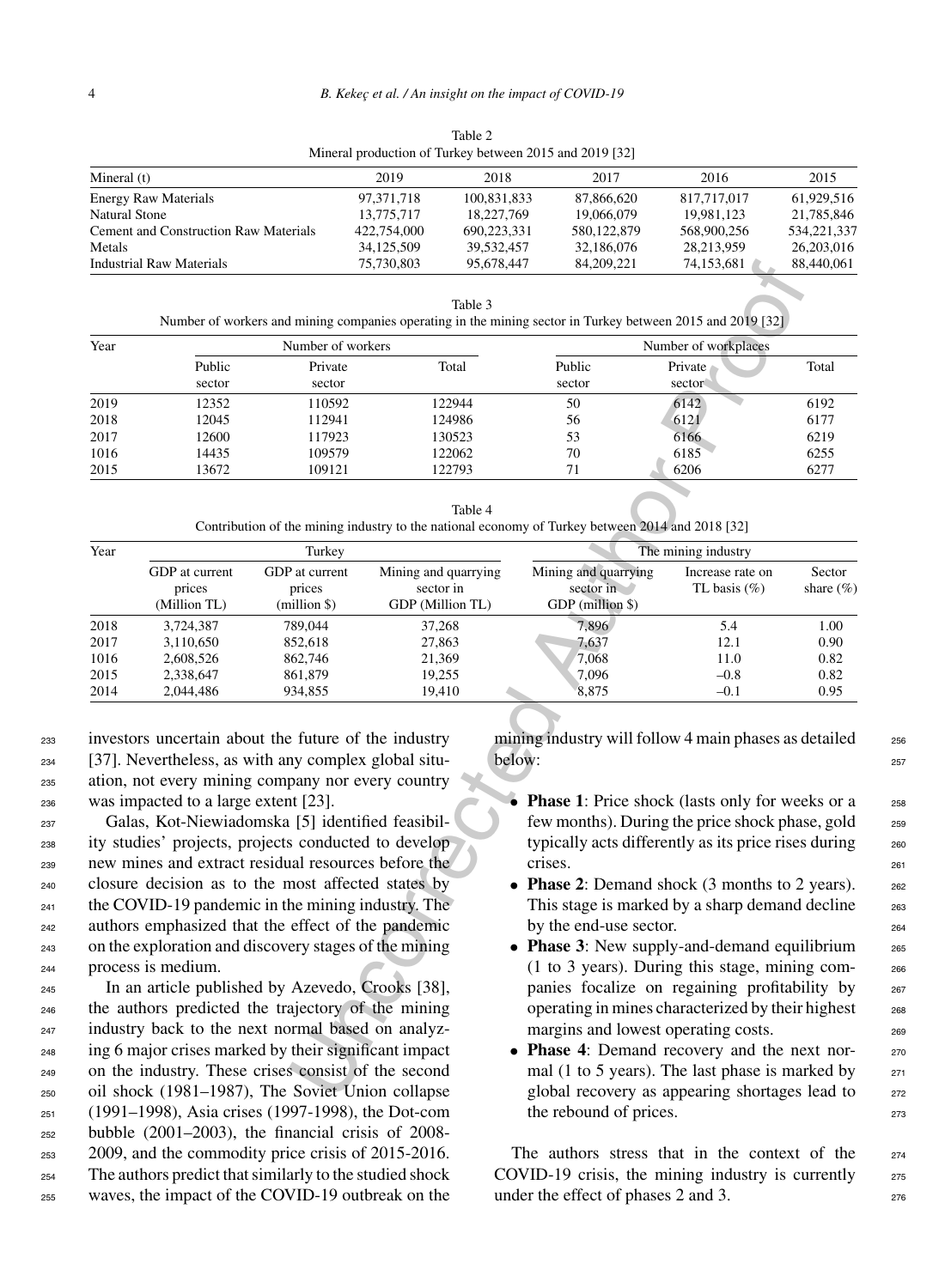The most significant impact caused by the COVID- 19 pandemic on the global mining industry consists of the drastic decline in demand since industrial pro- duction and construction activities were disrupted for variant periods in most countries [12]. The decrease in demand consequently led to a decrease in produc- tion and a fall in the prices of numerous commodities such as aluminum, copper, zinc, nickel, and iron ore [9, 12, 39]. For instance, the global production of iron ore was also affected by the crisis as it dropped by 3% to 2,2 billion tons in 2020 mainly because of the decline of the output of two of the main con- tributors to the production of iron: Brazil and India [40]. Swart [39] explains this low production by the anticipated low near-term demand for these minerals and metals. Jowitt [10] emphasizes that the witnessed increase in metal stocks and decline in metal prices will adversely affect the mining industry at least in the short term.

 Energy commodities were exempt from national lockdowns [9] because of their primary role in supplying numerous industries and economical activ- ities. However, energy commodities such as coal were not immune to the price shock that affected the mining industry. For instance, coal prices drastically decreased due to the low demand in its consuming countries in Europe and Asia as the COVID-19 pan- demic caused lower demand for coal by power plants that generate electricity and for industrial uses [41].

 Following this price shock and low demand phase, starting mid-2020, the prices of most minerals and metals started to recover as they slowly regained their pre-pandemic prices. For instance, in a study 310 that evaluated the impact of COVID-19 on the min-311 ing industry in Ghana, Mali, South Africa, and Zambia, main producers of gold, copper, iron ore, manganese, platinum, bauxite, and diamonds in the

African continent, Ahadjie, Gajigo  $[41]$  stated that  $314$ in the studied countries, iron ore regained its pre-<br>315 pandemic price by May 2020 and that the prices of 316 most of the base metals recovered by the fourth quar-<br>317 ter of 2020. The paper also analyzed the price changes  $318$ of precious metals and emphasized that silver and <sup>319</sup> platinum regained their pre-pandemic prices within 320 only one month. 321

Contrary to the previously mentioned commodi-<br>322 ties, the demand for gold and consequently its price 323 substantially increased during the COVID-19 pan-<br><sub>324</sub> demic  $[41]$ . In fact, this precious metal is a haven and  $325$ an asset of investment during crisis periods  $[9, 41]$  326 as it benefits from high uncertainty levels [39]. Fig- 327 ure 1 highlights the evolution of the average prices  $328$ for gold reserves by region between  $2012$  and  $2020$ .  $\frac{329}{20}$ Nonetheless, the increase in gold prices has caused 330 the expansion of Artisanal and Small-Scale  $(ASM)$  331 gold mining operations in numerous countries which  $332$ caused the environmental deterioration of multiple 333 sites  $[12]$ .  $334$ 

numerous commodities<br>
platium regande the platibal platinum regandement the global production of<br>
contrary to the previously mentioned corrected<br>
e global production of Contrary to the previously mentioned corrected<br>
the c Besides affecting the prices of commodities and 335 disrupting the supply chain, the COVID-19 crisis  $336$ had other implications on the mining industry. Ram-<br>337 doo [9] emphasized that the pandemic induced the 338 disruption of the economic activities in local commu-<br>339 nities which depend on mining companies operating  $_{340}$ in the region decreased local suppliers' earnings 341 and increased high bankruptcy risks for Small and 342 Medium Enterprises (SMEs) unable to face the insta-<br>343 bilities of the market. Laing [12] highlighted that the 344 price shock and low demand induced the collapses in 345 the shares of numerous large mining multinationals. 346 The paper also accentuated that the implications of  $347$ the COVID-19 pandemic on the industry may cover  $_{348}$ laying off workers, mothballing existing mine-sites,  $349$ reducing corporate social responsibility activities,  $350$ 



Fig. 1. Average prices for gold reserves by region between 2012 and 2020 [42].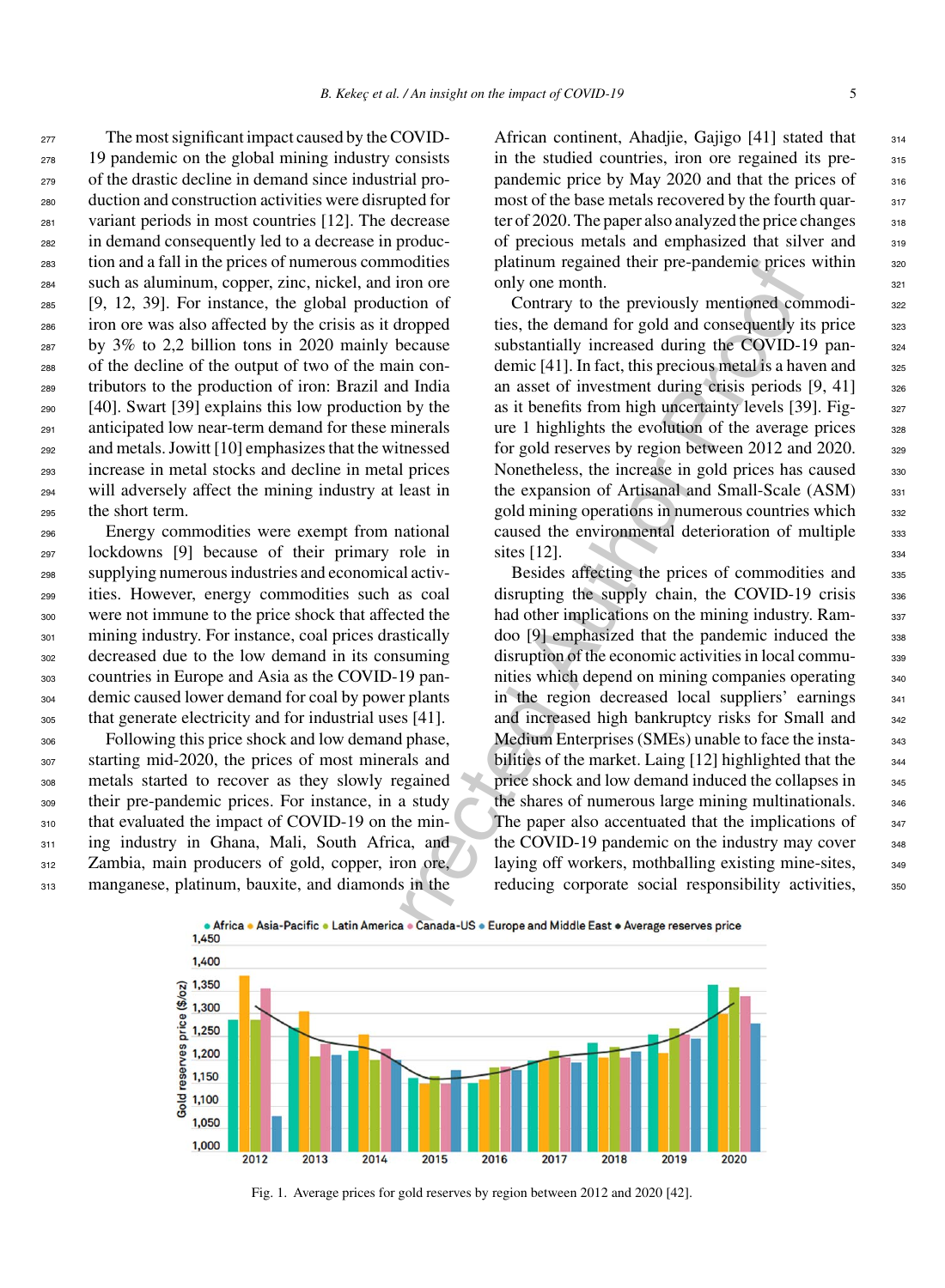decreasing investment in new operations, technology, and exploration, and renegotiating taxation and roy- alty agreements with the host country governments. The COVID-19 crisis did not only affect large min- ing multinationals, Artisanal and Small-scale Mining (ASM) which over 44 million people across the globe suffered was also impacted by the crisis [33].

 The mining sectors of numerous countries were deeply affected by the COVID-19 crisis. For instance, in Indonesia, mining activities substantially decreased because of the pandemic which led to a growth decrease to just 0.4 % in the first quar- ter of 2020 [43]. Compared to 2019, mining and coal revenues decreased by 35% and generated 2,3 billion USD as of August 2020. In an attempt to minimize the impact of the pandemic on the mining industry, numerous new policies and measures were 368 implemented by the Indonesian government. These measures include exempting mining companies from certain fees and taxes, investment incentives, and revisions of the state budget [44]. In Germany, despite restoring the disrupted supply chains and adapting 373 the production to the circumstances of the pandemic 374 during the course of 2020, the fourth quarter of the year was marked by declines in turnover that reached 376 more than 30% [16]. Despite being declared a crit- ical industry and exempting it from shutting down 378 during lockdowns, the mining industry of the United States was still affected by the pandemic. The pro- duction of aluminum, iron ore, steel, titanium, barite, and industrial sand and gravel substantially decreased due to the decline in demand by manufacturers [45]. South Africa, one of the most important producers of platinum, chrome, gold, diamond, and palladium, was deeply affected by the strict lockdown measures adopted by the country to limit the spread of the Coronavirus. In April 2020, the total mining output of the country fell by more than 47% compared to 2019. In addition, logistical problems made exporting the produced minerals and metals a hard and expen- sive task [46]. In Canada, the global low demand for fuel and the drop in natural gas prices induced a reduction in the Canadian mining output [47]. In China, as of August 2020, the mining industry gen-395 erated a turnover that reached 309 billion  $\epsilon$  which is 10,9 % less than the turnover of 2019. The profit of the Chinese mining industry added up to 30 billion  $_{398}$   $\in$  decreasing by 38.1% compared to 2019 [16].

 The human and economic loss induced by the COVID-19 pandemic was greater in developing countries. The crisis generated an immediate and amplified impact on the poorest and most vulner-

y the crists [331].<br>
menots countries were GPD of the country readed 1.5 % while in<br>
errors countries were GPD of the country readed 1.5 % while in<br>
a activities substantially ing to a study conducted by Lastmean, Ratten<br> able regions  $[33]$ . The impact of the pandemic on the mining industry is more severe in resource-rich but economically struggling countries where citizens have to physically work to earn their living  $[48]$ . In Mozambique, mining was one of the most heavily affected sectors by the COVID-19 crisis. In 2020, the domestic and foreign impact of the pandemic on the 409 GPD of the country reached 1.5  $\%$  while its effect on employment accounted for 1.8 % [49]. According to a study conducted by Lastunen, Rattenhuber 412 [50], in 2020, compared to the pre-COVID data, the GPD shock in the mining industry reached  $-22.6\%$ in Ghana,  $-20.9\%$  in Mozambique,  $+2.9\%$  in Tanzania,  $+5.5\%$  in Zambia, and  $-14.2\%$  in Uganda. In Ghana, Mali, South Africa, and Zambia, the pan- <sup>417</sup> demic disrupted the mobilization of labor which 418 caused a decrease in the employment rates  $[41]$ . In India, where the mining industry is substantially crucial for economically marginalized people, workers have returned to their home base [51] following the cease of mining operations because of the pandemic which left them without a source of income  $[11]$ . West Africa, on the other hand, was well equipped to continue mining operations during the COVID- <sup>426</sup> 19 pandemic as the recent epidemics endured by the country such as Ebola enabled it to implement the necessary measures to face such alarming events [52]. 430

The mining industries of other countries such as Sri Lanka and Australia were not affected by the pandemic to a great extent. In Sri Lanka, mining was one of the least affected sectors by COVID-19. Deyshap- <sup>434</sup> priya [53] highlights that in the worst-case scenario, <sup>435</sup> the reduction in this sector will reach  $-0.08\%$  in Sri  $_{436}$ Lanka and  $-0.65\%$  in South Asia. The Australian government defined the mining industry as an 'essential 438 industry' which enabled mining companies to remain 439 active during lockdowns. As a result, the Australian  $_{440}$ mining industry has survived the crisis caused by the COVID-19 crisis without major losses and even ben- <sup>442</sup> efited from the increase in gold prices. However, the global decrease in energy needs and the political ten- <sup>444</sup> sion between Australia and China adversely affected 445 the Australian coal production industry  $[16]$ .

It is hard to predict with certainty the long-term effects of the COVID-19 crisis on the mining industry, especially since the pandemic is still ongoing. In this context, Jowitt  $[10]$  states that either a persistent supply-chain disruption or a slower demand growth is likely to occur over the course of the next few years. Galas, Kot-Niewiadomska [5] affirms that the dis-<br>453 ruption in the production of minerals and metals will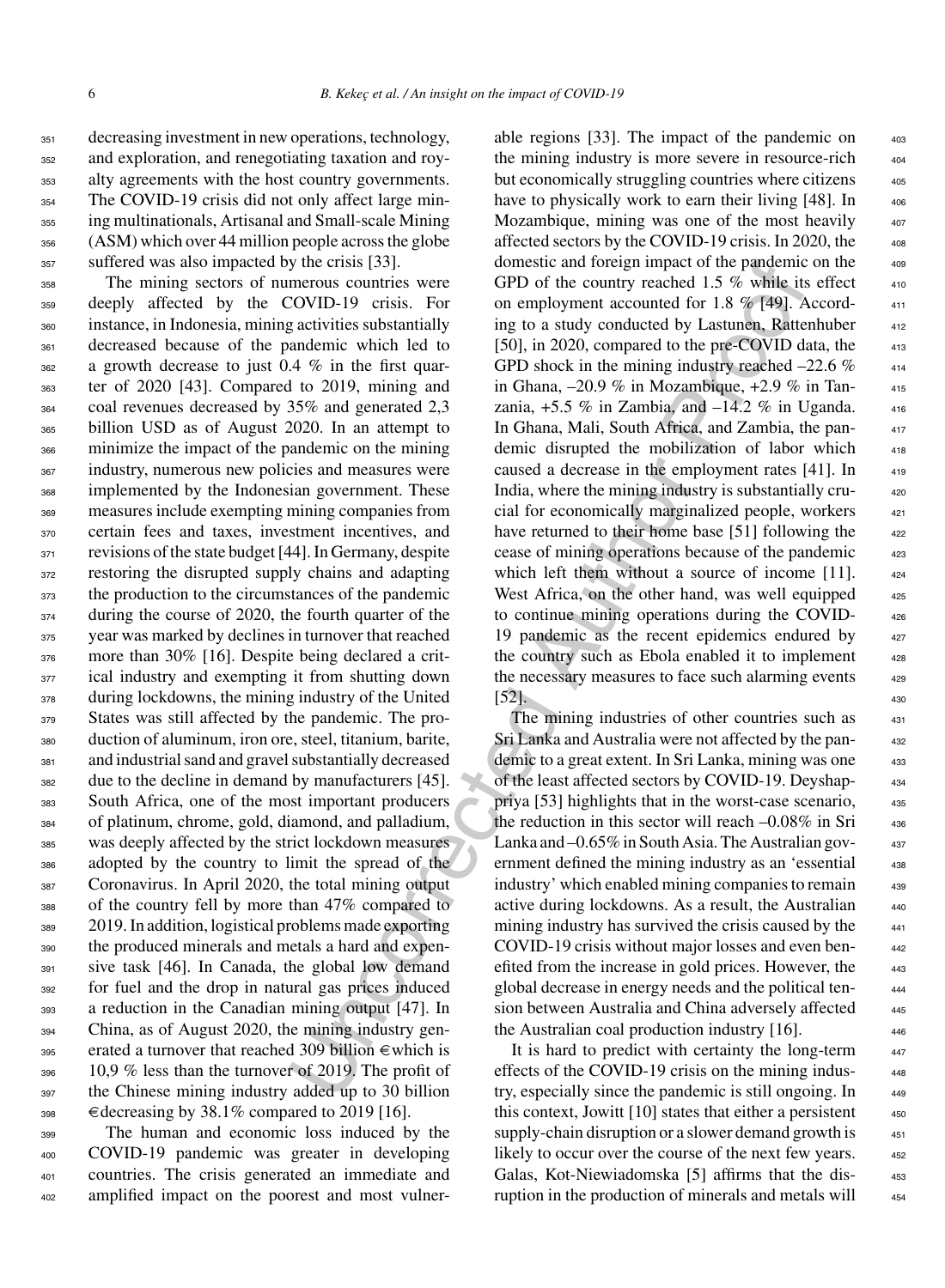<sup>455</sup> adversely affect the future security of supplies of raw <sup>456</sup> materials.

 Other scholars, on the other hand, are optimistic about the future of the industry. Statistics by Price- waterhouseCoopers [54] highlight that the mining industry emerged from the COVID-19 pandemic eco- nomic crisis without major losses and emphasize that 2020 was an outstanding year for the mining sec- tor as in comparison to 2019, net profit and cash on hand increased respectively by 15% and 40% and market capitalization increased by nearly two-thirds. Ferguson [55] underlines that in the upcoming years the mining sector will benefit from the need for raw materials essential to the global energy transition efforts. Laing [12] highlights that no sharp decline occurred in the global money supply and affirms 471 that mining operations can quickly recover from the effects of the pandemic as the productive capacity remains intact (contrarily to economic crises that follow wars). Jowitt [10] states that the COVID-19 crisis may be followed by a significantly high number of new investment projects in infrastructure, capital, 477 transportation equipment, and consumer durables, <sup>478</sup> which would increase the demand for metals and thus lead to higher prices.

#### <sup>480</sup> *3.1. Impact of the COVID-19 crisis on the* <sup>481</sup> *mining industry of Turkey*

 Numerous measures were implemented by the Turkish government to limit the spread of COVID- 19 since announcing the first case in Turkey on March 11, 2020. The adopted measures included travel restrictions, curfews, lockdowns, banning mass gathering events, and closing schools and universities [56]. To inform the public about the necessary pre- cautions to limit the spread of the disease and raise awareness about COVID-19, the ''Emergency Oper- ation Center" and ''Coronavirus Scientific Board" were established in January 2020. Despite being exempt from lockdowns and curfews, the Turkish 493 mining industry was to some extent affected by the  $494$ COVID-19 crisis. Natural stones' production slightly <sup>495</sup> decreased from 7,141 thousand t in 2019 to  $6,468$  496 thousand t in 2020. Minerals' production, on the other  $497$ hand, witnessed an increase from 20,004 thousand 498 t in 2019 to 21,412 thousand t in 2020 (Table 5).  $498$ The Turkish mining industry quickly recovered from  $500$ the impacts of the pandemic in  $2021$  (December not  $501$ included) as production of natural stones increased 502 again in  $2021$  to reach  $7,201$  thousand t in  $2021$  503 generating 1928 t million FOB USD. Mineral's 504 production substantially increased in 2021 (December not included) compared to 2020 and reached 506  $25,083$  thousand t generating  $4,470$  million FOB  $_{507}$  $\text{USD (Table 5)}$ .

## **4. Recommended measures to limit the** 509 **spread of COVID-19 in mines**  $510$

sess and emphasize that it in 2019 to 21,412 thousand t in 2020 (18 and principalize that is the main gec-<br>The Turkish mining industry quickly recovered and the impacts of the pandemic in 2021 (Descent<br>by 15% and 40% and Every mine consists of a production area and 511 numerous complexes such as entrances, administra-<br>
<sub>512</sub> tive buildings, offices, laboratories, kitchen, dining 513 halls, dormitories, changing rooms, washrooms, 514 maintenance and repair facilities, parking lots for 515 machinery and equipment, stock areas, and showrooms. The number and distribution of the employees  $\frac{517}{20}$ in the workplace are determined based on the inten-<br>518 sity of required tasks. Efficient planning of operations  $519$ in mining companies enables reducing non-essential  $\frac{520}{20}$ interactions between workers and minimizing the 521 amount of time spent in collective areas. Effective  $522$ measures should be adopted by mining companies to  $523$ limit the spread of COVID-19 in the workplace. The <sub>524</sub> recommended measures listed below enable limiting  $525$ the spread of COVID-19 in mines.  $526$ 

*Using safety signs, banners, floor labels, and* 527 *informative posters in gathering places:* It is recommended to place safety signs, floor labels, banners, <sub>529</sub> and informative posters especially in collective areas  $530$ 

|  | Production and value of natural stones and minerals of Turkey between 2016 and 2021 [63] |  |  |
|--|------------------------------------------------------------------------------------------|--|--|
|--|------------------------------------------------------------------------------------------|--|--|

| Year | Natural stones                  |                               | Minerals                        |                                | Total                           |                               |
|------|---------------------------------|-------------------------------|---------------------------------|--------------------------------|---------------------------------|-------------------------------|
|      | Production<br>(Thousand<br>ton) | Value<br>(Million<br>FOB USD) | Production<br>(Thousand<br>ton) | Value<br>(Million)<br>FOB USD) | Production<br>(Thousand<br>ton) | Value<br>(Million<br>FOB USD) |
| 2021 | 7.779                           | 2,092                         | 27,525                          | 3,838                          | 35,304                          | 5,930                         |
| 2020 | 6.468                           | 1.736                         | 21.412                          | 2,534                          | 27,880                          | 4.271                         |
| 2019 | 7.141                           | 1.864                         | 20,004                          | 2.447                          | 27.146                          | 4,311                         |
| 2018 | 7.461                           | 1.908                         | 18.867                          | 2,653                          | 26,328                          | 4,561                         |
| 2017 | 7.936                           | 2.048                         | 16.759                          | 2,640                          | 24,695                          | 4,688                         |
| 2016 | 6,516                           | 1.805                         | 13,910                          | 1,981                          | 20.427                          | 3.787                         |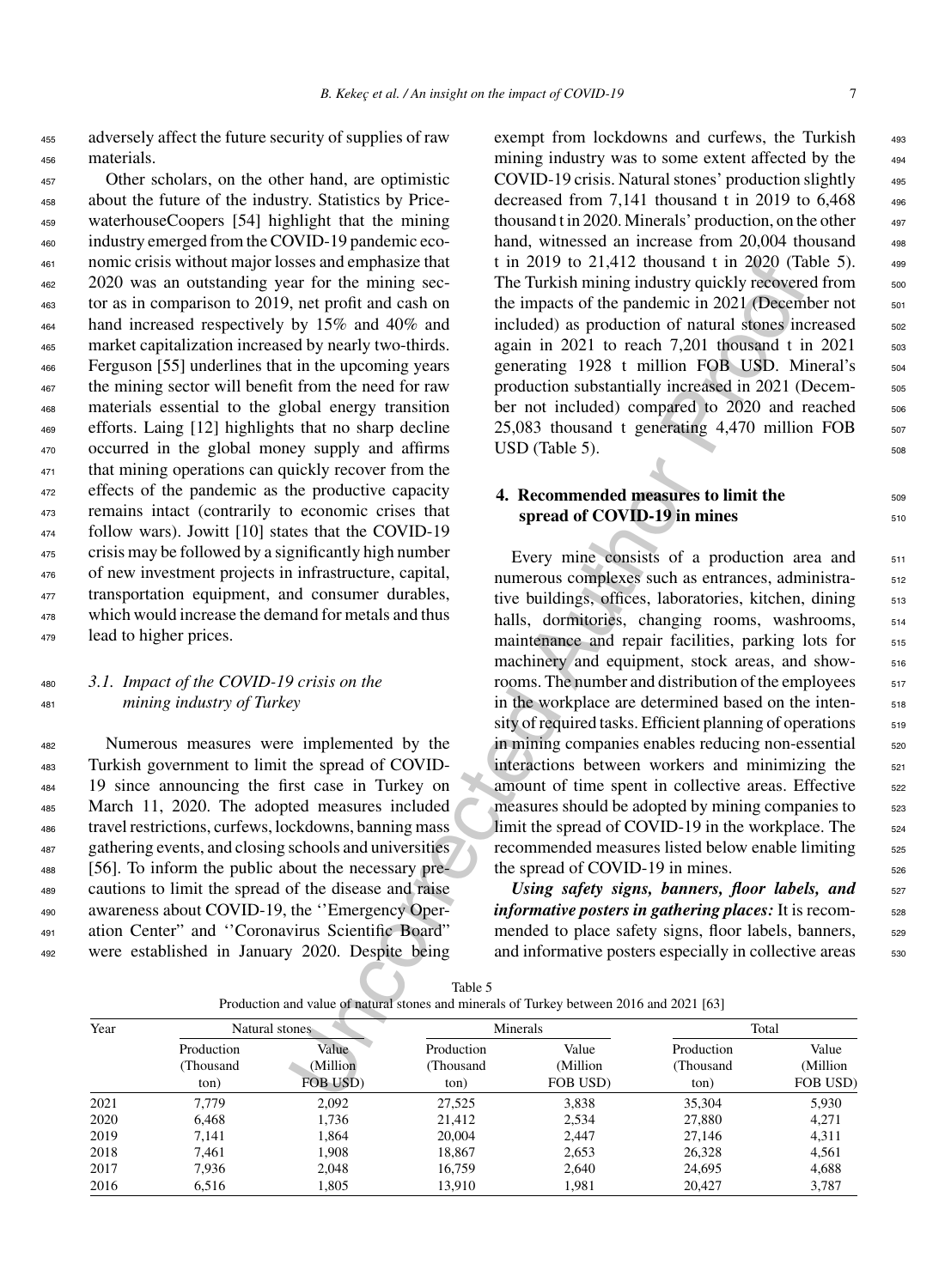

Fig. 2. COVID-19 safety sign [57].

 to remind the workers of the importance of wearing face masks, washing, or sanitizing their hands fre- quently and keeping a distance of at least 2 m with other workers (Fig. 2).

 *Covering mouth and nose when coughing and sneezing:* Workers should cough and sneeze into the crease of their elbow or in a tissue that covers their mouth and nose. To protect others, workers should wear a cloth face mask when they are not wearing respiratory personal protective equipment to block respiratory droplets from coughing, sneezing, talk-ing, or breathing.

 *Keeping a safe distance from others:* Workers should maintain a social distance of at least 6 feet away, which is about two arm's length. The capac- ity of personnel carriers, hoists, elevators, and other means of transportation should be reduced to ensure maintaining this safe distance between workers.

<sup>549</sup> *high-touch surfaces and objects should be reg-*<sup>550</sup> *ularly cleaned and disinfected* (daily or after each <sup>551</sup> use).

 *Workers should wear and properly clean their protective equipment (PPE):* Facemasks should not be worn if the miner is wearing a tight-fitting respi-rator [58].

 *Encouraging workers to get vaccinated*: Workers should be encouraged to get vaccinated. However, even after getting the vaccine, they should continue to wear masks and maintain a safe distance from other workers at the workplace.

 *Installing hand disinfection stations:* Hand disin- fection stations should be installed at strategic points of the company such as the entrances of buildings and collective areas. Workers should frequently wash their hands using soap and water for at least 20 sec- onds or disinfect them using a hand sanitizer that contains at least 60% of alcohol if water is not available.

*Conducting meetings and training courses* 568 *online*: During the pandemic, meetings and training courses should be held online. Virtual meetings  $570$ which can be held using numerous platforms such  $571$ as Zoom and google meet enable the workers to 572 stay connected despite the physical and geographical  $\frac{573}{573}$ constraints caused by COVID-19 [59]. When these  $574$ meetings cannot be virtually conducted, the number  $\frac{575}{2}$ of participants should be limited and all participants  $576$ should wear masks, avoid non-essential interac-<br>
<sub>577</sub> tions, maintain social distancing, and respect hygiene  $\frac{578}{20}$ rules.

**EXERCTS**<br> **EXERCTS** Associated the constraints caused by COVID-19 [39]. When<br>  $\frac{1}{2}$  contraints constrained and the limited and all particular<br>  $\frac{1}{2}$  contrained and particular orchitect and and the limit of partic *Implementing strict measures in dining halls,* 580 *dormitories, changing rooms, and washrooms:* Contamination risks are extremely high in collective areas <sub>582</sub> such as dining halls, dormitories, changing rooms,  $\frac{583}{2}$ and washrooms. Therefore, it is crucial to implement  $584$ strict measures to prevent the spread of COVID-19 585 among workers in these areas. Physical barriers can 586 be used in these commodities to limit the risk of contamination. In dining halls, seating capacity should 588 be reduced and distance between tables should be 589 increased to about  $2 \text{ m}$  and seats should be organized  $590$ in a way that respects social distancing. During meals,  $\frac{591}{2}$ workers should only take off their masks when eating 592 or drinking. Products available for common use such 593 as sugar and salt should be replaced by disposable  $\frac{594}{2}$ packets. Water should be served in unopened bottles. 595 Disposable forks, spoons, and knifes should be used.  $596$ Dormitories, changing rooms and washrooms should  $\frac{597}{2}$ be daily ventilated, cleaned, and disinfected. The 598 capacity of these commodities should be reduced. 599 The number of workers using the dormitory should  $\qquad 600$ be decreased and the distance between beds should  $\frac{601}{601}$ be at least  $2m$ .

**Shift organization:** Reducing the number of shifts 603 and the number of employees working together 604 enables minimizing the risk of contamination. 605 Hygiene and social distancing should be carefully  $\qquad 606$ ensured in the workplace. A distance of at least  $2m$  607 should be maintained between workers and workers 608 should not be working face-to-face. Guests and visitors should not be allowed in production areas and 610 all entrances and exits should be recorded and monitored. When working in a wet or soiled environment,  $\qquad \qquad 612$ workers should frequently change their masks and 613 use face shields. Machinery and equipment should  $614$ be designated to the same workers each shift to limit  $615$ the risks of contamination. In underground mines,  $\qquad$  616 elevators and carriers should not be overcrowded and 617 should be regularly disinfected and ventilated using 618 absorber and blower fans in-between shifts.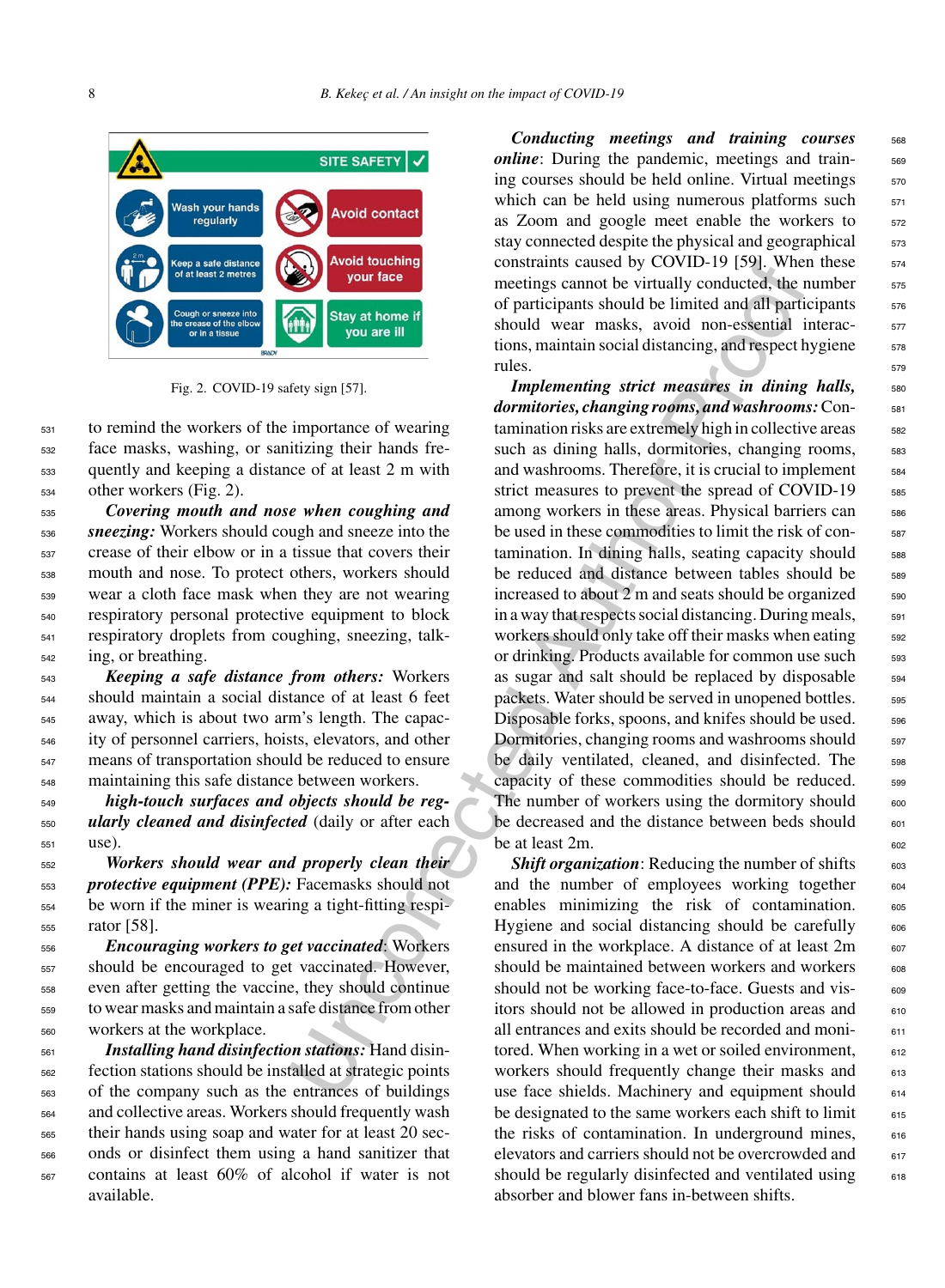*Seating arrangements in worker transport vehi- cles:* The number of workers in Buses and vans allocated to the transport of workers should be reduced and the seating arrangement should be con- formed to COVID-19 rules. Everyone on the vehicle should wear a mask and follow hygiene rules. The vehicles should be regularly disinfected. Adminis- trative staff who can work from home should be encouraged to do so. A study conducted on the sub- ject demonstrated that higher productivity linked to better mental and physical health status was regis- tered amongst workers working from home during the pandemic [60].

 *Regular screening and health check-ups:* Regu- lar health check-ups enable increasing the possibility of early diagnosis and reducing the risk of contam- ination in the workplace. Workers diagnosed with COVID-19 must be immediately quarantined and iso- lated at home or in an isolation dormitory prepared for this purpose. Those suffering from severe symptoms should be transported to the hospital.

 *Regular disinfection procedures*: Common areas such as dormitories, kitchens, dining halls, restrooms, changing rooms, washrooms, offices, and mine entrances should be regularly cleaned and disin- fected. Tools, equipment, operators' dashboards and controls, door handles, tables, chairs, and other fre- quently touched surfaces should be disinfected during <sup>647</sup> the day and in-between shifts to limit the spread of the virus.

 *Regular Training Courses:* Training courses should be regularly conducted to update work- ers on the symptoms of COVID-19 and to stress the importance of masks, social distancing and frequently washing and disinfecting hands. These courses should aim to give workers detailed informa- tion about the necessary precautions and measures to protect themselves and their coworkers from the 657 spread of COVID-19.

 *Monitoring and control*: To improve practical actions to prevent and mitigate the spread of COVID- 19 in the mining industry, a prevention and control checklist was implemented by the international labor organization (ILO) in May 2020 [61]. The checklist covers 7 main subjects:

| 664 | $\checkmark$ Planning, resources, and management systems |  |
|-----|----------------------------------------------------------|--|
|-----|----------------------------------------------------------|--|

- $665 \quad \checkmark$  education and communication
- <sup>666</sup> -Worker health surveillance, self-monitoring, and <sup>667</sup> contact tracing
- <sup>668</sup> √ Hygiene and cleaning
	- -Site access and work organization

| $\sqrt{\text{Travel}}$ and mobility | 669 |
|-------------------------------------|-----|
| $\sqrt{\text{Accommodation}}$       |     |

To reduce the risk of the spreading COVID-19,  $a \qquad 671$ group of people should be appointed to implement the 672 checklist in every mine. Using the checklist, the team 673 will be able to identify shortcomings and suggest new  $674$ measures to improve COVID-19 safety measures at 675 the workplace. Furthermore, workplaces should be 676 regularly monitored to ensure the implementation and 677 application of COVID-19 protocols. In fact, a linear and inverse relationship was found between the 679 incidence of COVID-19 in workplaces and the level  $\qquad$  680 of inspection of the COVID-19 prevention measures  $\qquad 681$ [62]. 682

#### **5. Conclusion** 683

The COVID-19 pandemic, which started in Wuhan 684 China, affected 224 countries and caused the death of 685 more than 5 million people all over the globe (as of  $\qquad$  686 January 4th, 2022). Coronavirus disease is not only a 687 health crisis as it negatively affected numerous industries and generated the biggest global economic crisis 689 since the Second World War.

distincted Adminstration we are considered and beathered at Author the measures to improve COVID-19 safely ineasures to improve COVID-19 safely ineasures is equalited to the workplace simple measure to measure to measure t The mining industry has not been immune to  $\frac{691}{691}$ the adverse impacts caused by the pandemic. The 692 COVID-19 crisis has deeply affected metal and min- 693 eral production and the economic sectors that depend 694 on the mining industry for supplies. The most sig- 695 nificant impacts caused by the COVID-19 pandemic  $\qquad$  696 on the global mining industry consist of the drastic decline in demand and production which led to a 698 decrease in the prices of several commodities such 699 as aluminum, copper, zinc, nickel, iron ore, and coal.  $700$ Starting mid-2020, prices of most minerals and metals started to recover as they slowly regained their  $\frac{702}{202}$ pre-pandemic prices. Prices of Gold, on the other 703 hand, substantially increased during the pandemic as  $\frac{704}{704}$ it is considered a haven during crisis periods.

As with any complex global situation, the mining  $\frac{706}{600}$ industries of some countries were affected more than  $707$ others by the COVID-19 crisis. While resource-rich  $\frac{708}{708}$ but economically struggling countries such as Ghana,  $\frac{708}{200}$ Mozambique, Uganda. Ghana, Mali, South Africa, 710 Zambia, and India suffered the most from the impacts  $\frac{711}{2}$ of the pandemic, the mining sectors of other countries  $\frac{712}{212}$ such as Sri Lanka and Australia were not affected by  $\qquad 713$ the disease.  $714$ 

The Turkish mining industry was to some extent  $_{715}$ affected by the COVID-19 crisis. Natural stones' pro-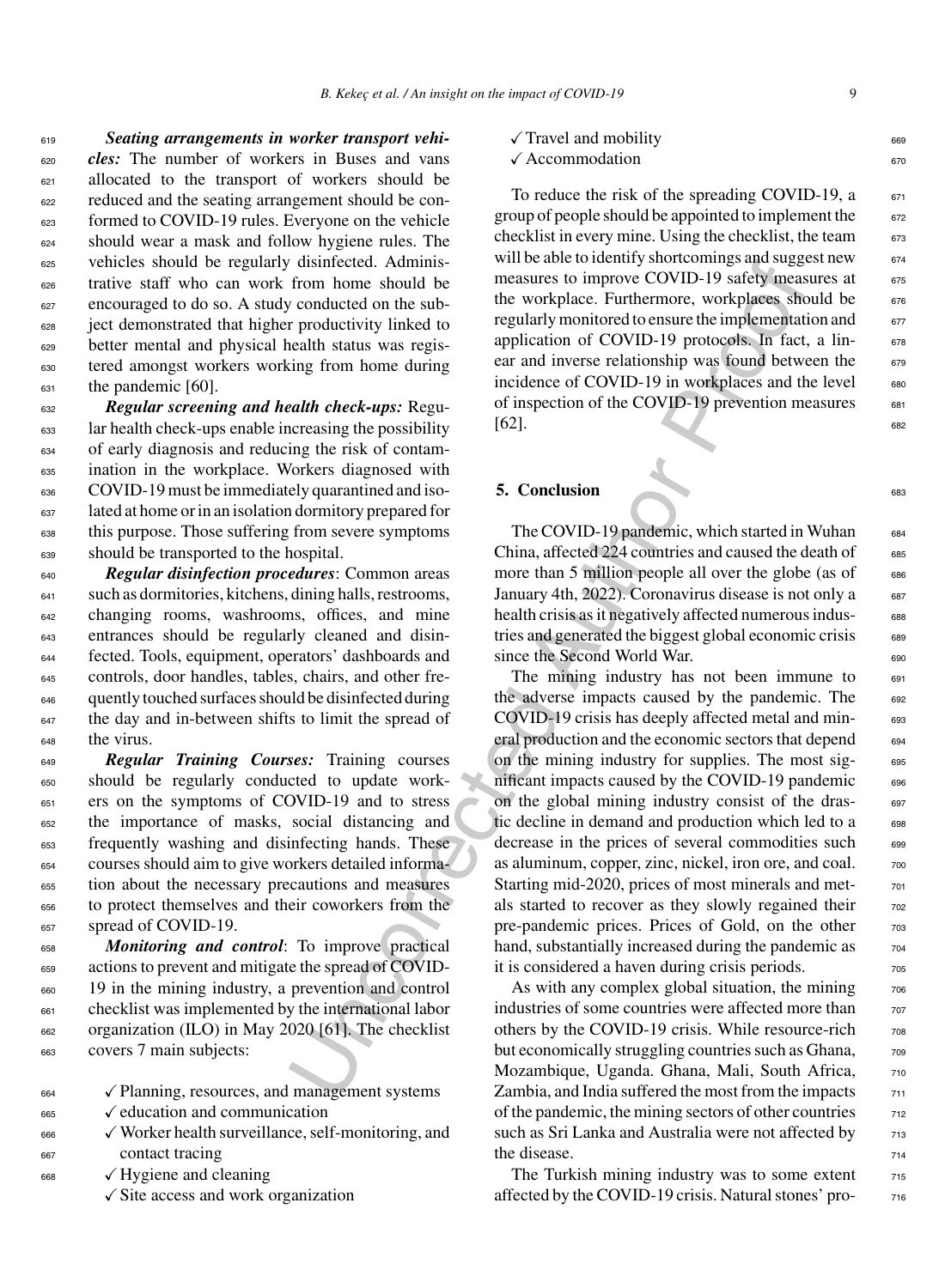duction slightly decreased in 2020 because of the pandemic. However, the industry quickly recovered and natural stones' production increased again in <sup>720</sup> 2021.

 Efficient planning of operations and adopting effective measures and precautions enable limiting the spread of COVID-19 in mines. The recommended measures include:

- $\sqrt{U}$  Using safety signs, banners, floor labels, and <sup>726</sup> informative posters in gathering places  $\sqrt{\text{Encouraging workers}}$  to get vaccinated,
- $\frac{1}{28}$   $\checkmark$  Installing hand disinfection stations,
- $\sqrt{\text{Conducting meeting}}$  and training courses online,
- $\sqrt{I}$  Implementing strict measures in dining halls, <sup>731</sup> dormitories, changing rooms and washrooms,
- $_{732}$   $\checkmark$  Shift organization,
- $\sqrt{\ }$  Seating arrangements in worker transport vehi-<sup>734</sup> cles,
- $\sqrt{\text{Regular screening}}$  and health check-ups,
- $736 \qquad \qquad \sqrt{\text{Regular disinfection procedures, and}}$
- $737 \quad \sqrt{\text{Regular training courses}}$ .
- <sup>738</sup> **Ethical approval**
- <sup>739</sup> Not applicable.

<sup>740</sup> **Informed consent**

<sup>741</sup> Not applicable.

#### <sup>742</sup> **Conflict of interest**

<sup>743</sup> The authors declare that they have no conflict of <sup>744</sup> interest.

#### <sup>745</sup> **Acknowledgments**

<sup>746</sup> The authors have no acknowledgments.

#### <sup>747</sup> **Funding**

The authors report no funding.

#### **References** 748

- [1] OECD. The Territorial Impact of COVID-19: Managing the 749 Crisis and Recovery across Levels of Government. 2021. 750
- [2] Figus A. Coronavirus COVID 19, a complex issue between  $\frac{751}{751}$ health, economy, politics, and communication. Geopolitical, Social Security and Freedom Journal. 2020:3(1);14. <sup>753</sup>
- [3] Abodunrin O, Oloye G, Adesola B. Coronavirus pandemic  $\frac{754}{60}$ and its implication on global economy. International Jour- <sup>755</sup> nal of Arts, Languages and Business Studies (IJALBS). 756 2020;(4):13-23. <sup>757</sup>
- [4] Moti UG, Ter Goon D. Novel Coronavirus Disease: A del- 758 icate balancing act between health and the economy. Pak J 759 Med Sci. 2020;36 (COVID19-S4):134-7.
- [5] Galas A, Kot-Niewiadomska A, Czerw H, Simic V, Tost M,  $\frac{}{761}$ Warell L, et al. Impact of covid-19 on the mining sector 762 and raw materials security in selected european countries.  $\frac{763}{60}$ Resources. 2021;10(31):23. 764
- [6] Fernandes N. Economic effects of coronavirus outbreak 765 (COVID-19) on the world economy. 2020.
- [7] Pylas P. Virus slump expected to rival big recessions in 767 history. 2020. [Available from: [https://abcnews.go.com/](https://abcnews.go.com/International/wireStory/virus-slump-expected-rival-big-recessions-history-69896631v) 768 International/wireStory/virus-slump-expected-rival-big-rec 769  $\frac{1}{770}$  essions-history-69896631v
- [8] Mahler DG, Lakner C, Aguilar AC, Haoyu W, Updated esti- 771 mates of the impact of COVID-19 on global poverty. 2020  $\qquad \qquad$  772 [Available from: [https://blogs.worldbank.org/opendata/](https://blogs.worldbank.org/opendata/updated-estimates-impact-covid-19-global-poverty) 773 updated-estimates-impact-covid-19-global-poverty <sup>774</sup>
- [9] Ramdoo I. The impact of COVID-19 on employment in 775 mining. 2020. The matrix of the state of the state of the state of the state of the state of the state of the state of the state of the state of the state of the state of the state of the state of the state of the state of
- [10] Jowitt SM. COVID-19 and the global mining industry. SEG  $\frac{777}{20}$ Discov. 2020;122:33-41. 778
- [11] Marimuthu R, Sankaranarayanan B, Ali SM, Karuppiah K. 779 Green recovery strategies for the mining industry of India: 780 Lessons learned from the COVID-19 pandemic. Journal of 781 Asia Business Studies. 2021. 782
- [12] Laing T. The economic impact of the Coronavirus 2019 783 (Covid-2019): Implications for the mining industry. The <sup>784</sup> Extractive Industries and Society. 2020;7:580-2. 785
- Hartman HL, Mutmansky JM. In Introductory Mining Engi- 786 neering. Introduction to Mining Hoboken, New Jersey: John 787 Wiley & Sons, Inc.; 2002, pp. 1-24.
- Ernst & Young Turkey. Dünyada ve Türkiye'de Madencilik 789  $Sektörii. 2011.$   $790$
- [15] Kogel J. A look at the history of mining: From the 791 Stone Age to Herbert Hoover. 2013 [Available from: 792 [https://mineralseducationcoalition.org/wpcontent/uploads/](https://mineralseducationcoalition.org/wpcontent/uploads/july_2013pres_entirearticle_mining_history.pdf) <sup>793</sup> july 2013pres entirearticle mining history.pdf <sup>794</sup>
- [16] Casey J. The importance of mining 2020 [Avail- <sup>795</sup> able from: [https://www.globalminingreview.com/special-](https://www.globalminingreview.com/special-reports/01122020/the-importance-of-mining/) <sup>796</sup> reports/01122020/the-importance-of-mining/ <sup>797</sup>
- [17] Scot F. Why is Mining Important and What is the Impact? 798 2021. 799
- the recommended<br>
134 Absolution (1,000) etc. Assets and the interaction of the control of Author Constants and the interaction of Model Commonwing Disease<br>
the right of Author Line (Author Proof Author Shuttle control and [18] National Research Council. Chapter 2: Overview of 800 Technology and Mining. Evolutionary and Revolution-<br>801 ary Technologies for Mining Washington, DC: National 802 Academies Press; 2002, pp. 10-8. 803
	- [19] Mielli F. 5 Reasons Why the World Needs Min- <sup>804</sup> ing . . . And Always Will 2016 [Available from: <sup>805</sup> [https://blog.se.com/mining-metals-minerals/2016/02/19/5-](https://blog.se.com/mining-metals-minerals/2016/02/19/5-reasons-why-the-world-needs-mining-and-always-will/) 806 reasons-why-the-world-needs-mining-and-always-will/ <sup>807</sup>
	- [20] World Economic Forum. Mining and Metals in a Sustainable World 2014 [Available from: [https://www3.weforum.](https://www3.weforum.org/docs/WEF_MM_MiningMetalSustainableWorld_ScopingPaper_2014.pdf) 809 org/docs/WEF\_MM\_MiningMetalSustainableWorld\_Scopi 810 ngPaper 2014.pdf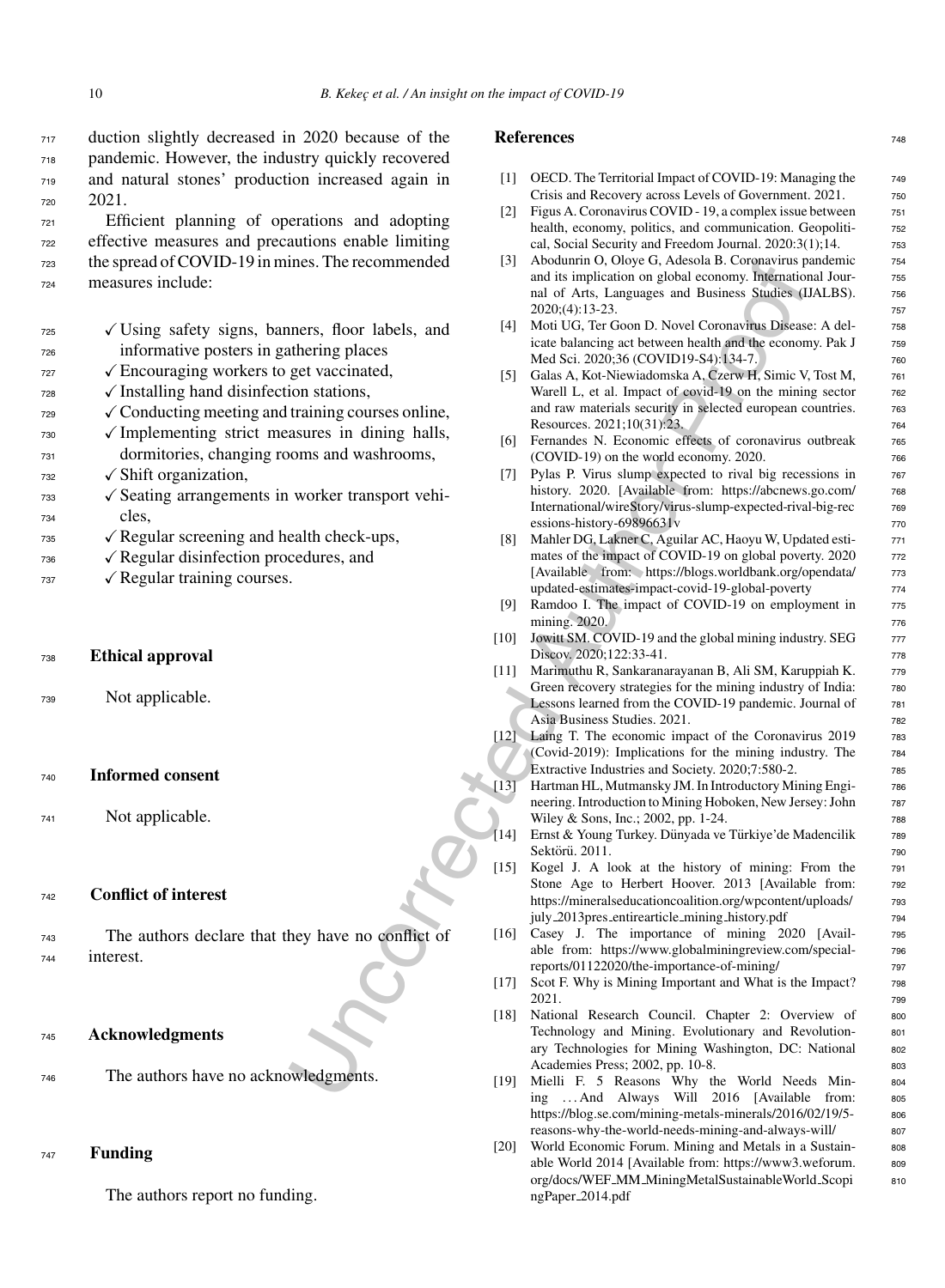- <sup>811</sup> [21] Jasinski D, Cinelli M, Dias LC, Meredith J, Kirwan K. <sup>812</sup> Assessing supply risks for non-fossil mineral resources <sup>813</sup> via multi-criteria decision analysis Resources Policy. <sup>814</sup> 2018;58:150-8.
- <sup>815</sup> [22] Chen GQ, Wu XF. Energy overview for globalized world <sup>816</sup> economy: Source, supply chain and sink. Renewable and <sup>817</sup> Sustainable Energy Reviews. 2017;69:735-49.
- <sup>818</sup> [23] Garside M. Mining industry worldwide statistics & facts <sup>819</sup> 2021 [Available from: https://www.statista.com/topics/ <sup>820</sup> 1143/mining/#dossierKeyfigures
- 821 [24] Barume B, Naeher U, Ruppen D, Schütte P. Conflict <sup>822</sup> minerals (3TG): Mining production, applications and recy-<sup>823</sup> cling. Current Opinion in Green and Sustainable Chemistry. <sup>824</sup> 2016;(1):8-12.
- <sup>825</sup> [25] Dutta T, Kim K, Uchimiya M, Kwon EE, Jeon B, Deep A, et <sup>826</sup> al. Global demand for rare earth resources and strategies for <sup>827</sup> green mining. Environmental Research. 2016;150:182-90.
- <sup>828</sup> [26] Werner TT, Mudd GM, Jowitt SM. The world's by-product <sup>829</sup> and critical metal resources part III: A global assessment of <sup>830</sup> indium. Ore Geology Reviews. 2017;86:939-56.
- <sup>831</sup> [27] Dorin I, Diaconescu C, Topar DI. The role of mining <sup>832</sup> in national economies. International Journal of Academic <sup>833</sup> Research in Accounting, Finance and Management Sci-<sup>834</sup> ences. 2014,4(3):155-60.
- <sup>835</sup> [28] Reichl C, Schatz M. World Mining Data. 2021.
- <sup>836</sup> [29] Reichl C, Schatz M, Zsak G. World Mining Data. 2018.
- <sup>837</sup> [30] Wang R, Cheng J, Zhu Y, Xiong W. Research on diversity <sup>838</sup> of mineral resources carrying capacity in Chinese mining <sup>839</sup> cities. Resources Policy. 2016;47:108-14.
- <sup>840</sup> [31] Mining Turkey. About Turkish Mining 2016 [Avail-<sup>841</sup> able from: [https://www.mining-turkey.com/about-turkish-](https://www.mining-turkey.com/about-turkish-mining/)<sup>842</sup> mining/
- <sup>843</sup> [32] MAPEG. Mining istatistics (in turkish) 2020 [Available <sup>844</sup> from: [http://www.mapeg.gov.tr/maden](http://www.mapeg.gov.tr/maden_istatistik.aspx) istatistik.aspx
- <sup>845</sup> [33] Perks R, Schneck N. COVID-19 in artisanal and small-<sup>846</sup> scale mining communities: Preliminary results from a global <sup>847</sup> rapid data collection exercise. Environmental Science and <sup>848</sup> Policy. 2021;121:37-41.
- <sup>849</sup> [34] Ranjan AK, Patra AK, Gorai AK. Effect of lockdown due <sup>850</sup> to SARS COVID-19 on aerosol optical depth (AOD) over <sup>851</sup> urban and mining regions in India. Science of the Total <sup>852</sup> Environment. 2020;745.
- <sup>853</sup> [35] Luis Montesclaros JA, Caballero-Anthony M. The burden <sup>854</sup> of COVID-19: Urgent need for social safety nets. RSIS <sup>855</sup> Commentary. 2020;43:4.
- <sup>856</sup> [36] Mandal I, Pal S. COVID-19 pandemic persuaded lockdown <sup>857</sup> effects on environment over stone quarrying and crushing <sup>858</sup> areas. Science of the Total Environment. 2020;732:10.
- <sup>859</sup> [37] Campbell R. Mining & metals in the COVID-19 world: <sup>860</sup> Underlying resilience masks ESG concerns 2020 [Available <sup>861</sup> from: https://www.whitecase.com/publications/insight/min <sup>862</sup> ing-metals-covid-19-world-underlying-resilience-masks-es <sup>863</sup> g-concerns
- <sup>864</sup> [38] Azevedo M, Crooks S, Berbner J, Nucci C. Lessons from <sup>865</sup> the past: Informing the mining industry's trajectory to <sup>866</sup> the next normal 2020 [Available from: https://www.mc <sup>867</sup> kinsey.com/industries/metals-and-mining/our-insights/less <sup>868</sup> ons-from-the-past-informing-the-mining-industrys-trajecto <sup>869</sup> ry-to-the-next-normal
- <sup>870</sup> [39] Swart A. Understanding the sector impact of COVID-19 <sup>871</sup> Mining and Metals. 2020.
- 872 [40] Global Data. Global iron ore production to recover by 5.1% <sup>873</sup> in 2021, after COVID-19 hit output in 2020, says Global-<sup>874</sup> Data. 2021.
- [41] Ahadjie J, Gajigo O, Gomwalk D, Kabanda F. Impact of 875 COVID-19 on Mining: Case studies of four African coun- <sup>876</sup> tries. Abidjan, Ivory Cost: African Development Bank; 877 2020. 878
- [42] Galbraith C. Post COVID-19: Gold mining and production. 879  $2021.$  880
- [43] Olivia S, Gibson J, Nasrudin R. Indonesia in the time 881 of Covid-19. Bulletin of Indonesian Economic Studies. <sup>882</sup> 2020;56(2):143-74. <sup>883</sup>
- [44] Extractive Industries Transparency Initiative (EITI). New 884 report shows Indonesia's extractive revenues in decline 2021 885 [Available from: [https://eiti.org/news/new-report-shows-](https://eiti.org/news/new-report-shows-indonesias-extractive-revenues-in-decline) 886 indonesias-extractive-revenues-in-decline 887
- [45] U.S.Geological Survey. Mineral Commodity Summaries 888 2021. 2021. <sup>889</sup>
- [46] Basquill J. Shafted: Covid-19 devastates South Africa 890 mining industry 2020 [Available from: [https://www.gtrev](https://www.gtreview.com/supplements/gtr-africa-2020/shafted-covid-19-devastates-south-africa-mining-industry/) 891 iew.com/supplements/gtr-africa-2020/shafted-covid-19-dev 892 astates-south-africa-mining-industry/ 893
- Section (and the [co](https://www.whitecase.com/publications/insight/mining-metals-covid-19-world-underlying-resilience-masks-esg-concerns)ntrol of the material confusional content and the content of the material content and experiment and experiment and experiment and the section of the section content and the section of the section of th [47] Hoffman D. Impacts of COVID-19 on the Canadian mining 894 industry 2020 [Available from: [https://www.millerthomson.](https://www.millerthomson.com/fr/publications-fr/communiques-et-dernieres-nouvelles/bulletin-droit-minier/7-avril-2020-mining-fr/impacts-of-covid-19-on-the-canadian-mining-industry/) 895 com/fr/publications-fr/communiques-et-dernieres-nouvell 896 es/bulletin-droit-minier/7-avril-2020-mining-fr/impacts-of- <sup>897</sup> covid-19-on-the-canadian-mining-industry/ 898
	- [48] Atif I, Cawood FT, Mahboob MA. The role of digital tech- 899 nologies that could be applied for prescreening in the mining 900 industry during the COVID-19 pandemic. Transactions of 901 the Indian National Academy of Engineering. 2020;5:663- <sup>902</sup> ли в 1903 году в 1903 году в 1903 году в 1903 году в 1903 году в 1903 году в 1903 году в 1903 году в 1903 году
	- [49] Betho R, Chelengo M, Jones S, Keller M, Mussagy IH, 904 Seventer SV, et al. The macroeconomic impact of COVID- 905 19 in Mozambique: A social accounting matrix approach, 906 WIDER Working Paper, No. 2021/93. Helsinki; 2021. 907
	- [50] Lastunen J, Rattenhuber P, Adu-Ababio K, Gasior K, Jara <sup>908</sup> HX, Jouste M, et al. The mitigating role of tax and benefit rescue packages for poverty and inequality in Africa 910 amid the COVID-19 pandemic, WIDER Working Paper 911 2021/148. 2021. <sup>912</sup>
	- [51] Carvalho FP. Mining industry and sustainable development: 913 Time for change. Food and Energy Security. 2017;6(2):61- <sup>914</sup>  $77.$  915
	- [52] Ihekweazu C. Steps Nigeria is taking to prepare for cases of <sup>916</sup> coronavirus. 2020. 917
	- [53] Deyshappriya NP. Economic impacts of COVID-19 macro 918 and microeconomics evidences from sri lanka. Social Sci- <sup>919</sup> ence Research Network. 2020. 920
	- [54] PricewaterhouseCoopers (PwC). Mine 2021 Great expecta- <sup>921</sup> tions, seizing tomorrow 2021 [Available from: [https://www.](https://www.pwc.com/gx/en/energy-utilities-mining/assets/mine-2021/pwc-mine-2021.pdf) <sup>922</sup> pwc.com/gx/en/energy-utilities-mining/assets/mine-2021/ <sup>923</sup> pwc-mine-2021.pdf 924
	- [55] Ferguson M. COVID-19 Impact & Recovery: Metals 925 and Mining Outlook for H2 2021 2021 [Available from: <sup>926</sup> [https://www.spglobal.com/marketintelligence/en/news-insi](https://www.spglobal.com/marketintelligence/en/news-insights/blog/covid-19-impact-recovery-metals-mining-outlook-for-h2-2021) <sup>927</sup> ghts/blog/covid-19-impact-recovery-metals-mining-outloo 928  $k$ -for-h2-2021 929
	- [56] Turkey Tourism Promotion and Development Agency 930 (TGA). Fight Against Covid-19 In Turkiye 2020 [Avail- ¨ <sup>931</sup> able from: [https://www.tga.gov.tr/fight-against-covid-19-](https://www.tga.gov.tr/fight-against-covid-19-in-turkey/) 932 in-turkey/ 933
	- [57] Brady. Inform, guide and protect to fight COVID-19 2020 934 [Available from: [https://www.brady.co.uk/general/corona](https://www.brady.co.uk/general/coronavirus?sfdc=7013A000000izTw&utm_campaign=SFID-Other&utm_medium=email-advertorial&utm_source=wbp-hss&utm_content=COVID-19) 935 virus?sfdc=7013A000000izTw&utm\_campaign=SFID-Oth 936 er&utm medium=email-advertorial&utm source=wbp-hss <sup>937</sup>  $\&$ utm content=COVID-19  $\&$